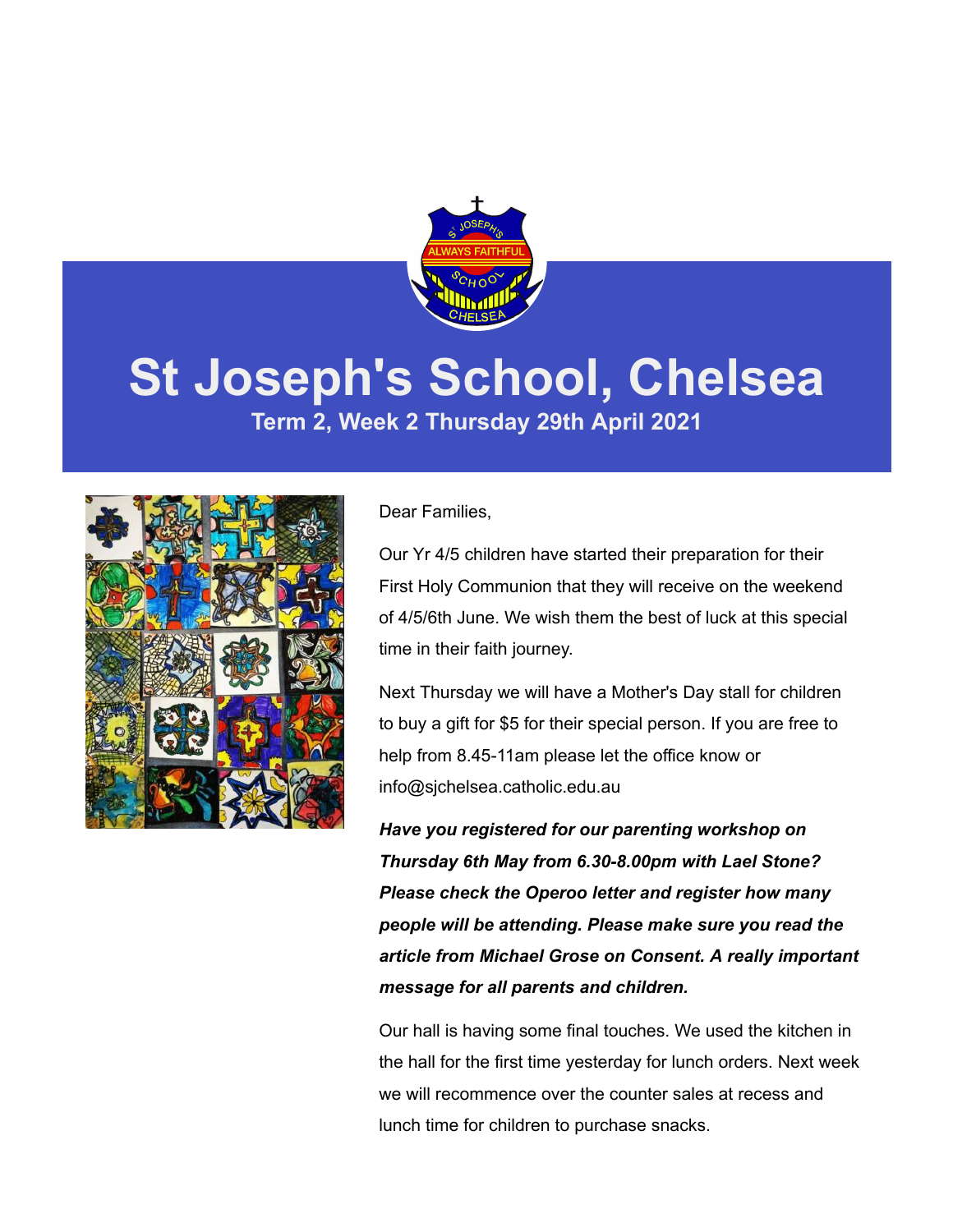Unfortunately assembly will be online today. Due to Covid restrictions we will not be able to allow parents in the hall at this stage when they start.

Special thanks to BIC and Lea S (Luke and Lana's mum) for the wonderful donations of BIC pens and accessories to our school. Everyone is excited to be using these items. Thanks BIC.

Congratulations to our Yr 4/6 children who will be representing our school at the District Cross Country next Tuesday 4th May. Good luck to you all.

We will have a whole school Mass next Tuesday 4th May at 12.30pm. Unfortunately we are unable to invite parents at this stage.

### **Wear something green Sustainability fundraiser**

Next Wednesday 5th May the Sustainability leaders are wanting everyone to wear something green and bring along a gold coin donation to help purchase some new items for our sustainable garden.

In week 4 we will kick off our Circus sessions with The Circus Crew. This will culminate with a performance at Chelsea Town Hall on Thursday 24th June in the evening. Please save the date. We are not sure of numbers of who can attend at this stage. We are hoping we can have a full house in attendance. Details will follow later in the term.

Enrolments for 2022 are now open until Friday 14th May. If you have a child starting school next year please contact the office.

### **Uniform Shop Volunteer**

Thank you to Wendy (Reggie & Kendra's mum) for volunteering to help run the second hand uniform shop. The shop will now be this Monday from 8.45-9.05am.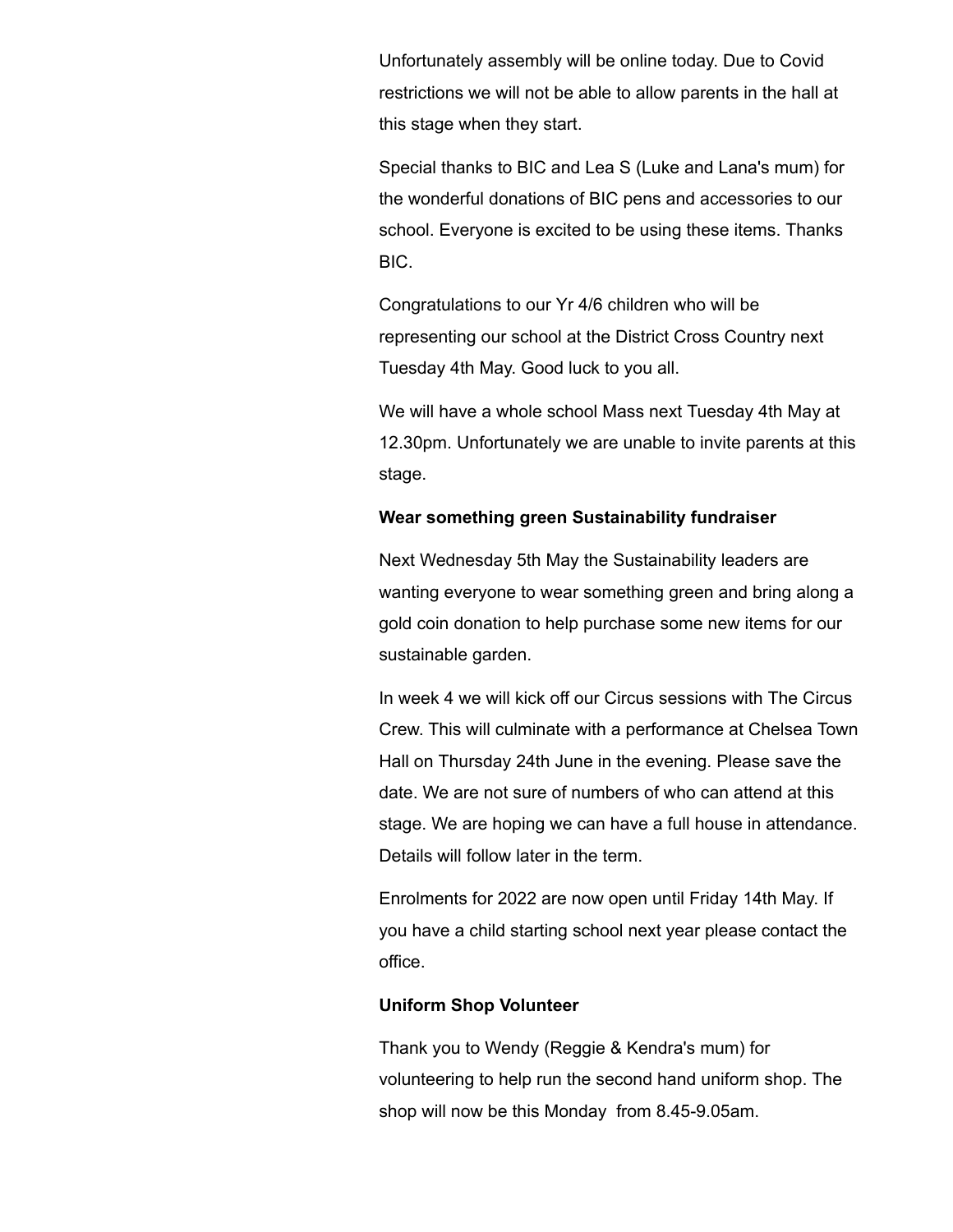**In Visual Art** we looked at the intricate patterning and balance of designs in mandalas and we based our own creations whilst looking at patterns from our selections when choosing from a range of Moroccan tiles. We drew what we observed, and then added brightness to our artworks by choosing to paint in opposing colours.

#### **Headlice**

We have a case of headlice in the junior area. Please check your child's hair on a regular basis and treat appropriately.

### **News from the Parish ¶ 11am Mass Music Ministry ¶**

Young Families with primary school children & teenagers are invited to join the new 11am Music Ministry for a first practice this Sunday @10am at St Joseph's Parish Centre.

We will be singing at Mass once a month. The first Mass will be on Sunday 23 May.

For information please contact the parish office or email [Chelsea@cam.org.au](mailto:Chelsea@cam.org.au)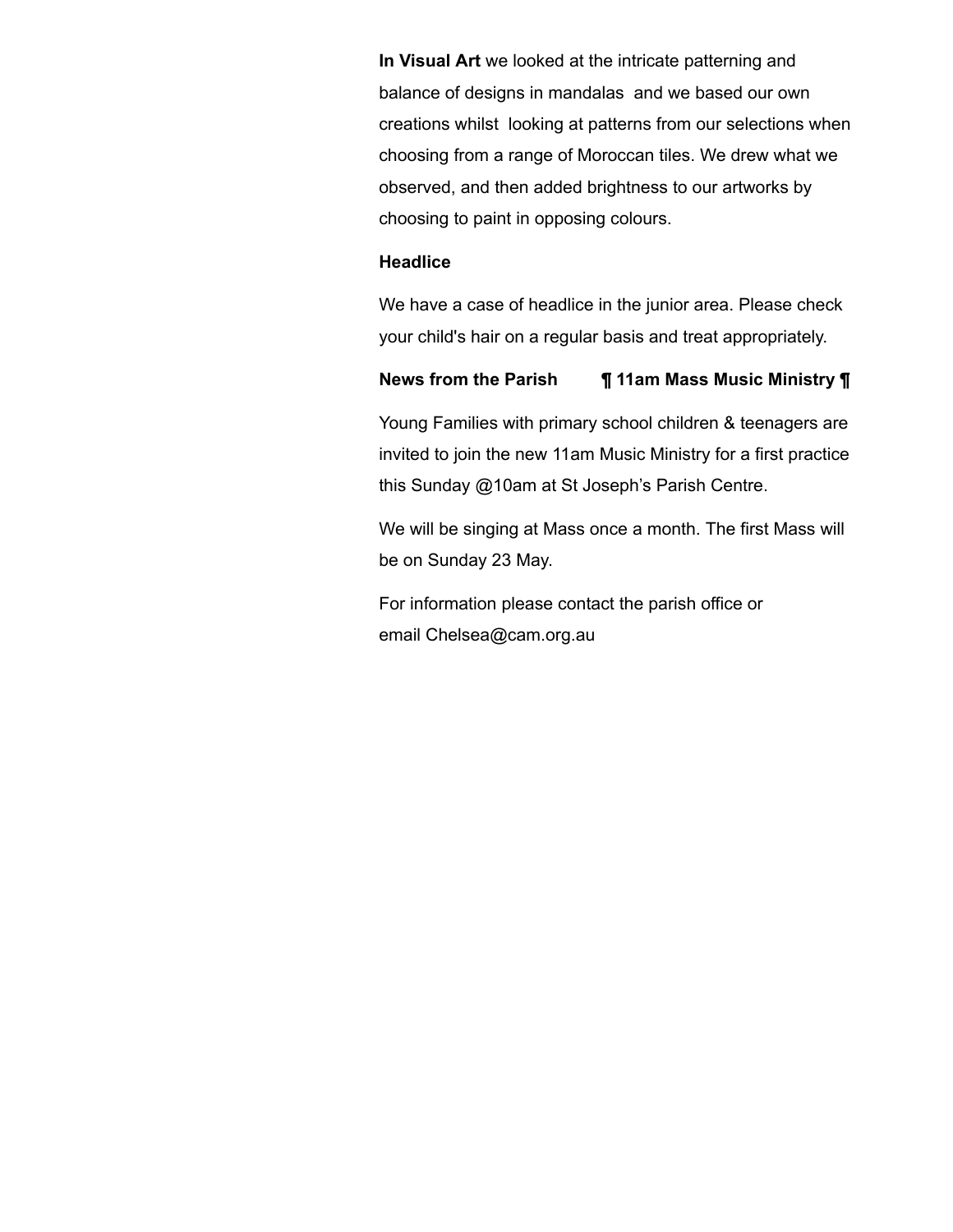### **Mother's Day Stall**

# St Joseph's Mother's Day 2021

This year we have a selection of presents for Mother's Day for your child to purchase for their mother/grandmother or special person if they would like to.

Each gift will cost \$5.00. Please send your child with correct money of \$5 on Thursday 6<sup>th</sup> May. There is no change available from the office.



Children must have a couple of presents in mind as they may not get their first choice. They may be able to buy more than one if there are leftover presents.

We are looking for 6 parents to help co-ordinate the stall. If you are available from 8.50am-11am please email info@sichelsea.catholic.edu.au or pop into the office and let us know. Thank you.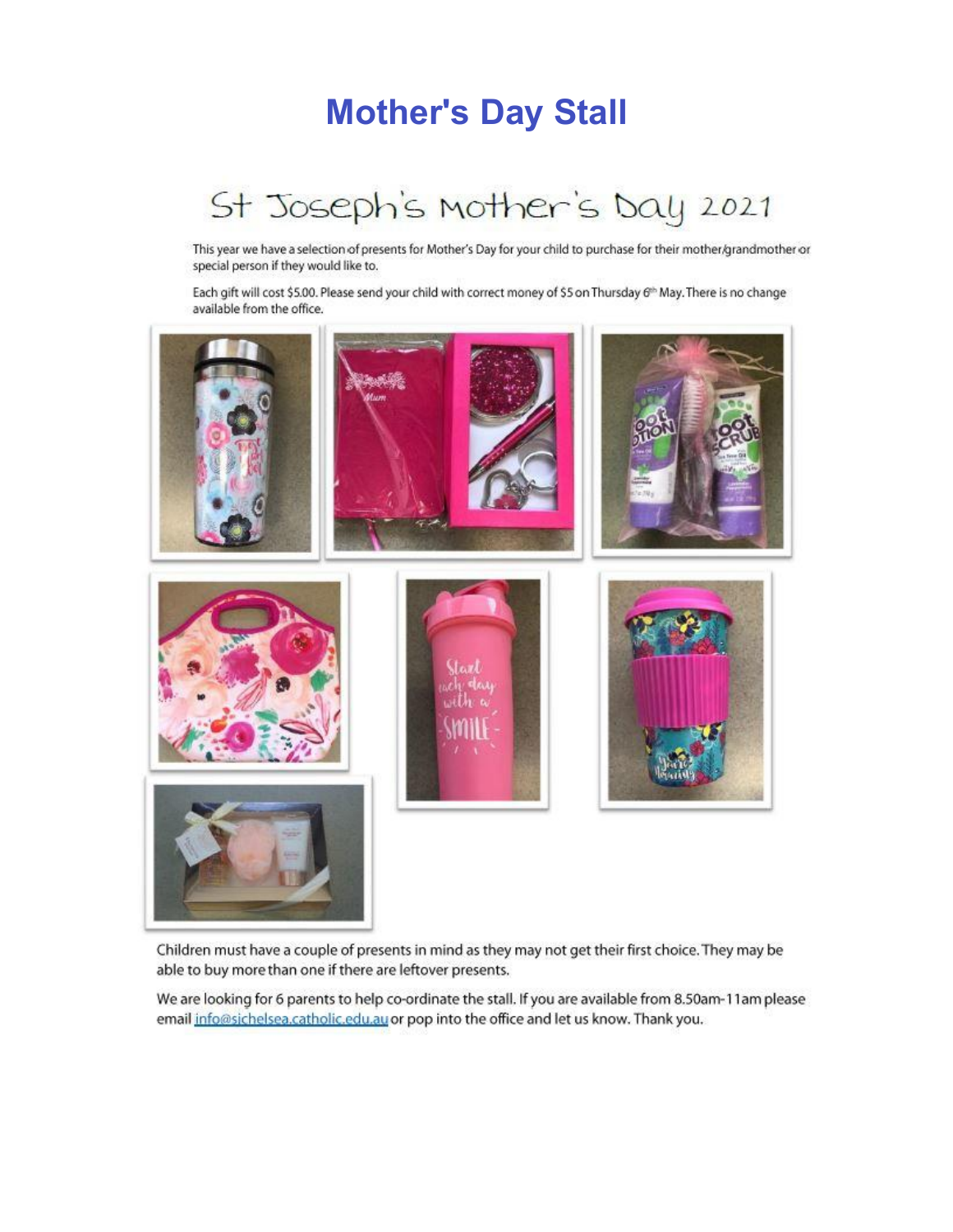

# **St Joseph's Beanie**

Don't forget as winter approaches and the cold weather sets in we have our very own St Joseph's beanie.

These are available from the school office for \$10.

# **Please reply through Operoo - Thursday 6th May 6.30pm**



### We all want our children to grow up equipped with emotional awareness, empathy, resilience and confidence.

This Connected Parenting Workshop offers a valuable set of tools for parents and carers aiming to raise children through positive connections and communication.

Facilitated by educator and parenting expert Lael Stone, this 90 minute workshop provides parents and carers with:

- · Practical strategies to build stronger connections with children
- · Ideas to support children when they are frustrated or going through challenging situations
- · Simple ways to create co-operation
- . Dealing with our own triggers as a parent
- Understanding big emotions and feelings and assisting kids in becoming emotionally resilient



Lael Stone is an educator, author, mother and parenting counselor who has been working with families for over 17 years. As an Aware Parenting Instructor, she facilitates workshops and support groups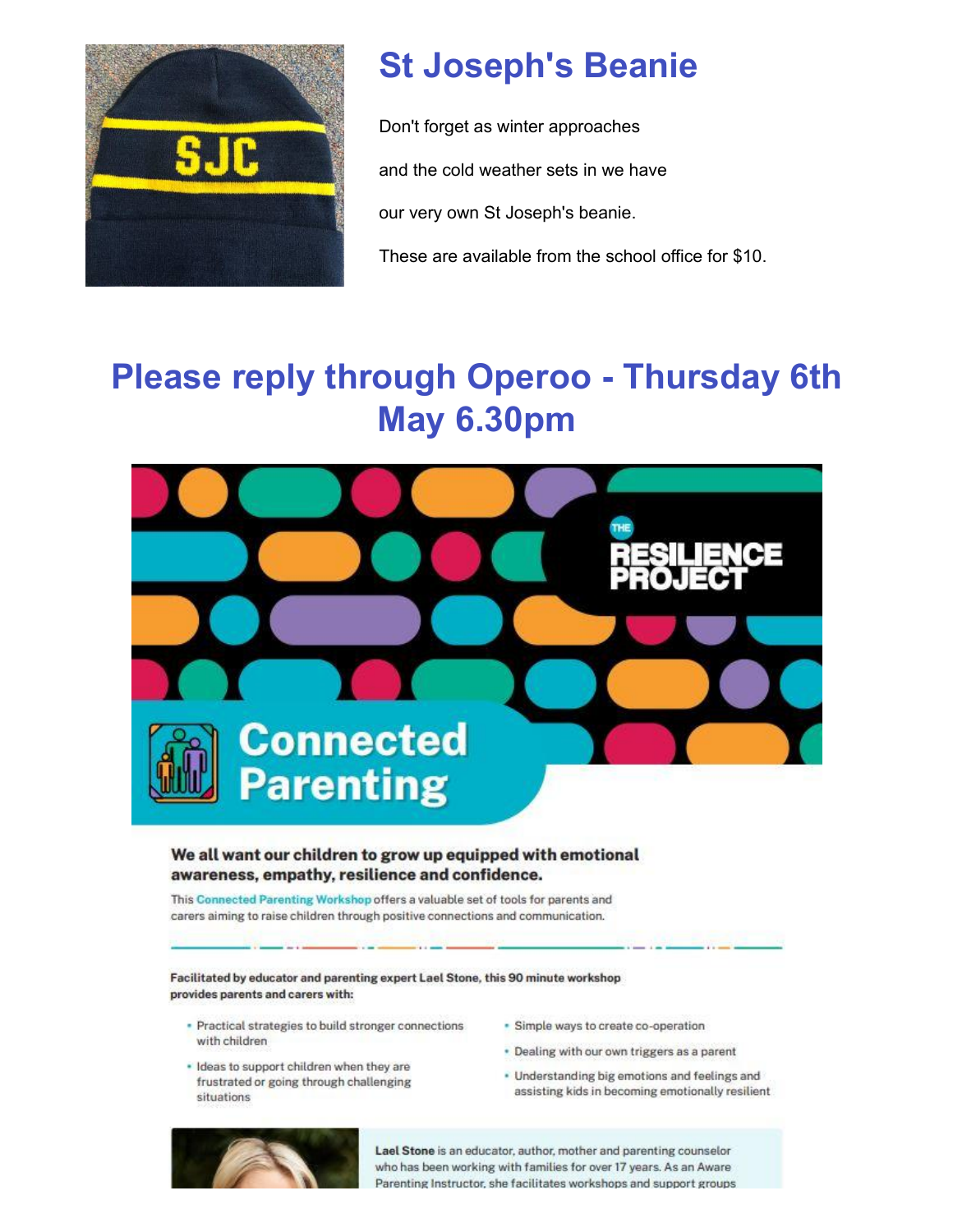

that empower parents to create connections and stronger relationships with their children. She is also the co-creator of Woodline Primary School, an innovative new school based on emotional wellbeing and connection. Lael is a TEDx speaker, co-host of The Aware Parenting Podcast, and a sought-after public speaker who talks candidly about her experiences and her great passion; creating wellness in families through connection and communication.

Book or find out more. Limited workshops available. enquiries@theresitienceproject.com.au | (03) 9113 9302  $-1$ 



### **Community Updates**



**Free Trial for Juniors and adults** 

www.chelseaheightstennisacademy.com.au leigh\_holland@hotmail.com 0439 616 748 Venue- Chelsea Heights tennis club. Thames promenade.

## **2021 Term Dates (red indicates additions/changes)**

**Term 2,** 

**Week 2**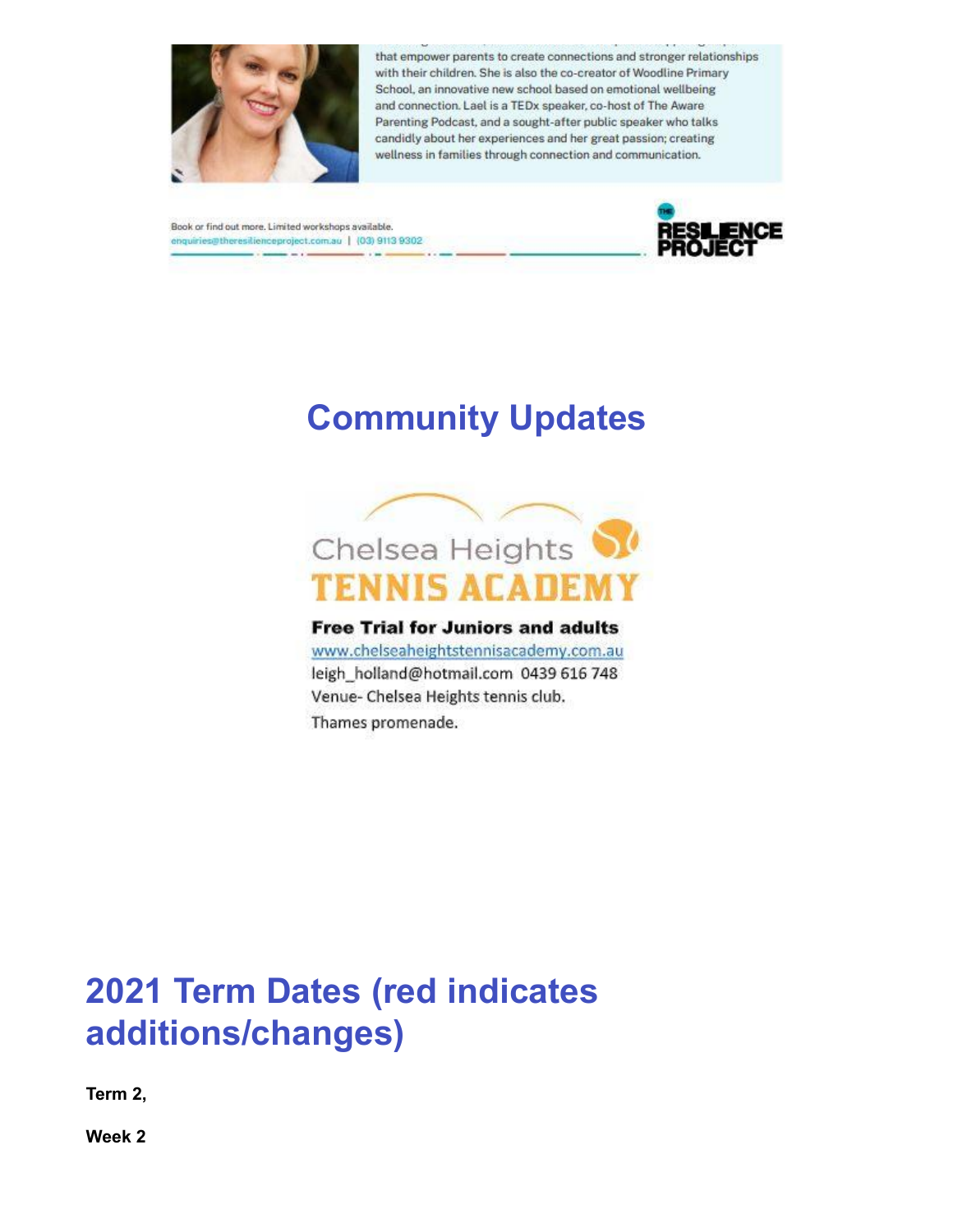|                            |                | Fri 30th Apr - 2.30pm Assembly online, aths trials Yrs 3/6     |
|----------------------------|----------------|----------------------------------------------------------------|
| Week 3                     |                |                                                                |
| Mon 3rd May - 2.15pm tour  |                |                                                                |
|                            |                | Tues 4th May - 9.30am tour, District cross country,            |
|                            |                | 12.30pm whole school Mass                                      |
| Wed 5th May -              |                | District cross country back up, 9.30am tour                    |
|                            |                | Wear green Sustainability fundraiser                           |
|                            |                | Thur 6th May - Mother's Day stall \$5 gifts,                   |
|                            | $\blacksquare$ | Lael Stone parenting work shop 6.30pm                          |
|                            |                | Fri 7th May - Yr 5/6 sport vs St Louis, NO assembly            |
| Sun 9th May - Mother's Day |                |                                                                |
| Week 4                     |                |                                                                |
|                            |                | Mon 10th May - 9.30am tour, I see, I care workshop Marine      |
|                            |                | Ambassadors                                                    |
|                            |                | Tues 11th May - 9.00am Naplan Yr 3 & 5 Writing, 9.30 tour      |
|                            |                | Wed 12th May - Circus practice 1 begins                        |
|                            |                | 9.00am Naplan Yr 5 Reading,                                    |
|                            |                | 12pm Naplan Yr 3 Reading, 2.15pm tour                          |
|                            |                | 2.30pm Tim Richardson talk to Yr 5/6 students                  |
|                            |                | Thurs 13th May - 9am Yr 3 & 5 Conventions, Circus 1 continues, |
| Fri 14th May               |                | - Level update 2 go out W 5,6,7                                |
|                            |                | Yr 5/6 sport vs Chelsea Heights, 2.30 assembly                 |
|                            |                | Sat 15th May - 8am working bee                                 |
|                            |                | Sun16th May - Feast of the Ascension                           |
| Week 5                     |                |                                                                |
|                            |                | Mon 17th May - 9am Naplan Maths 9-11am                         |